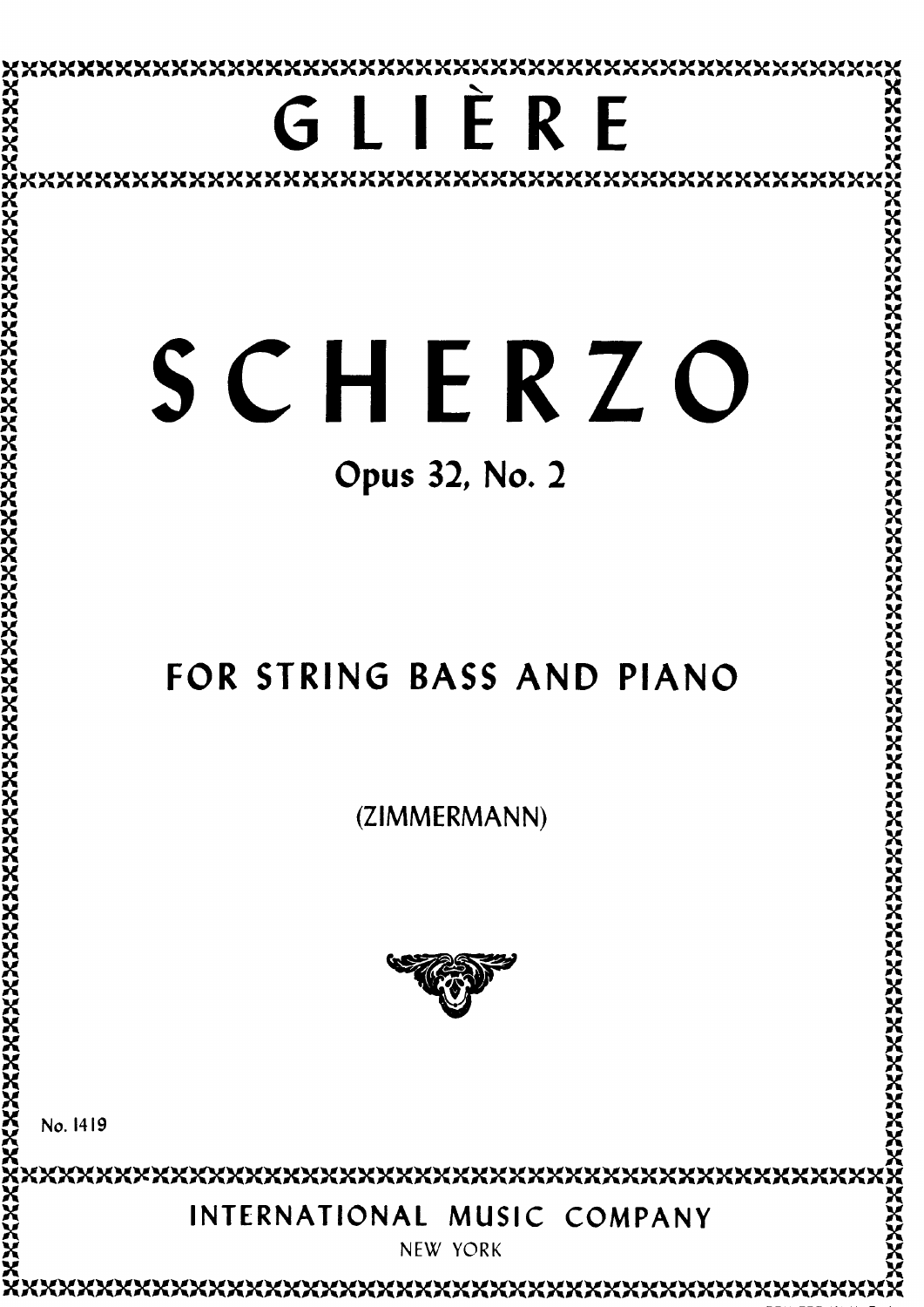# **SCHERZO**

Opus 32, No. 2 for String, Bass and Piano

Edited by FRED ZIMMERMANN

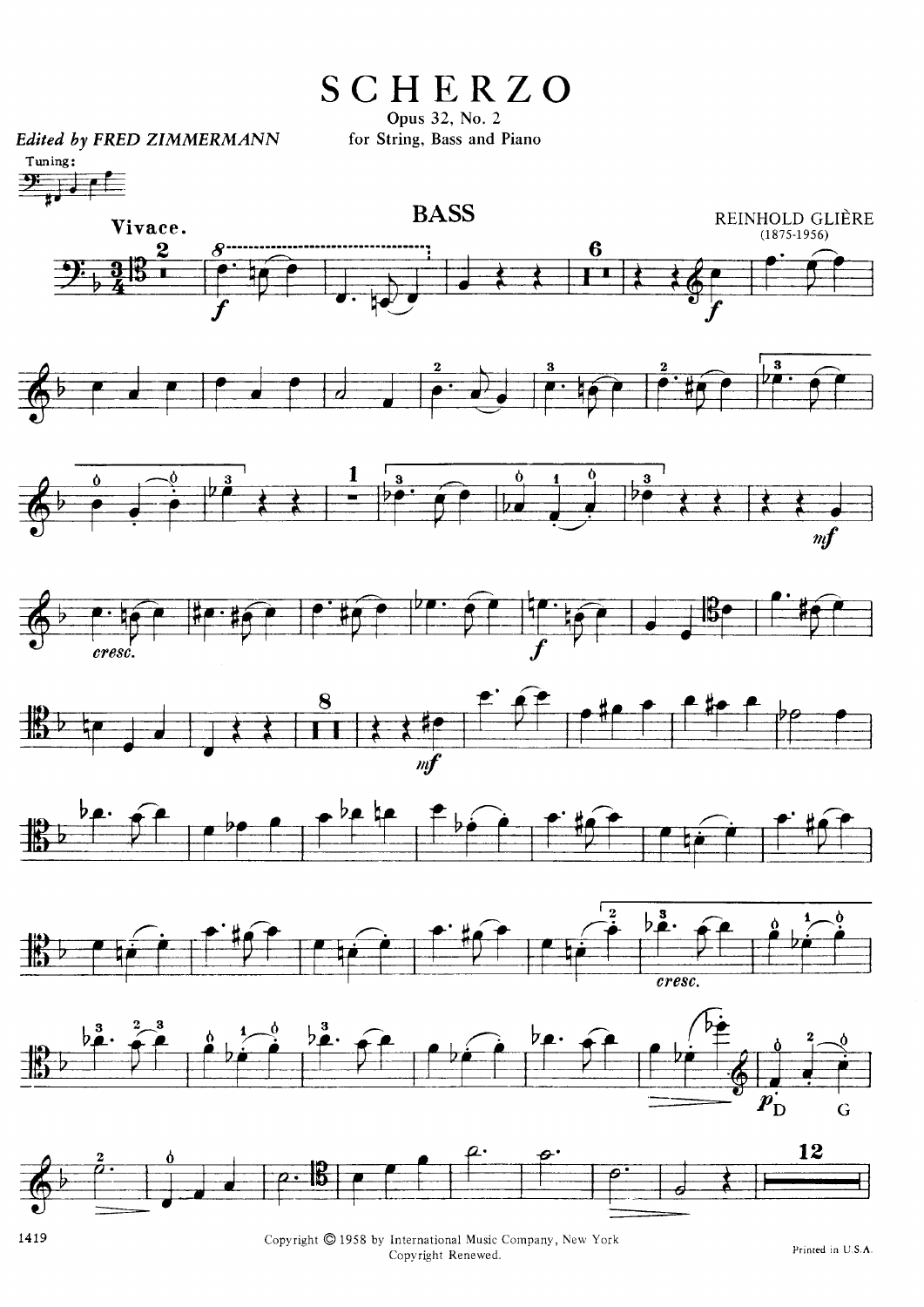

















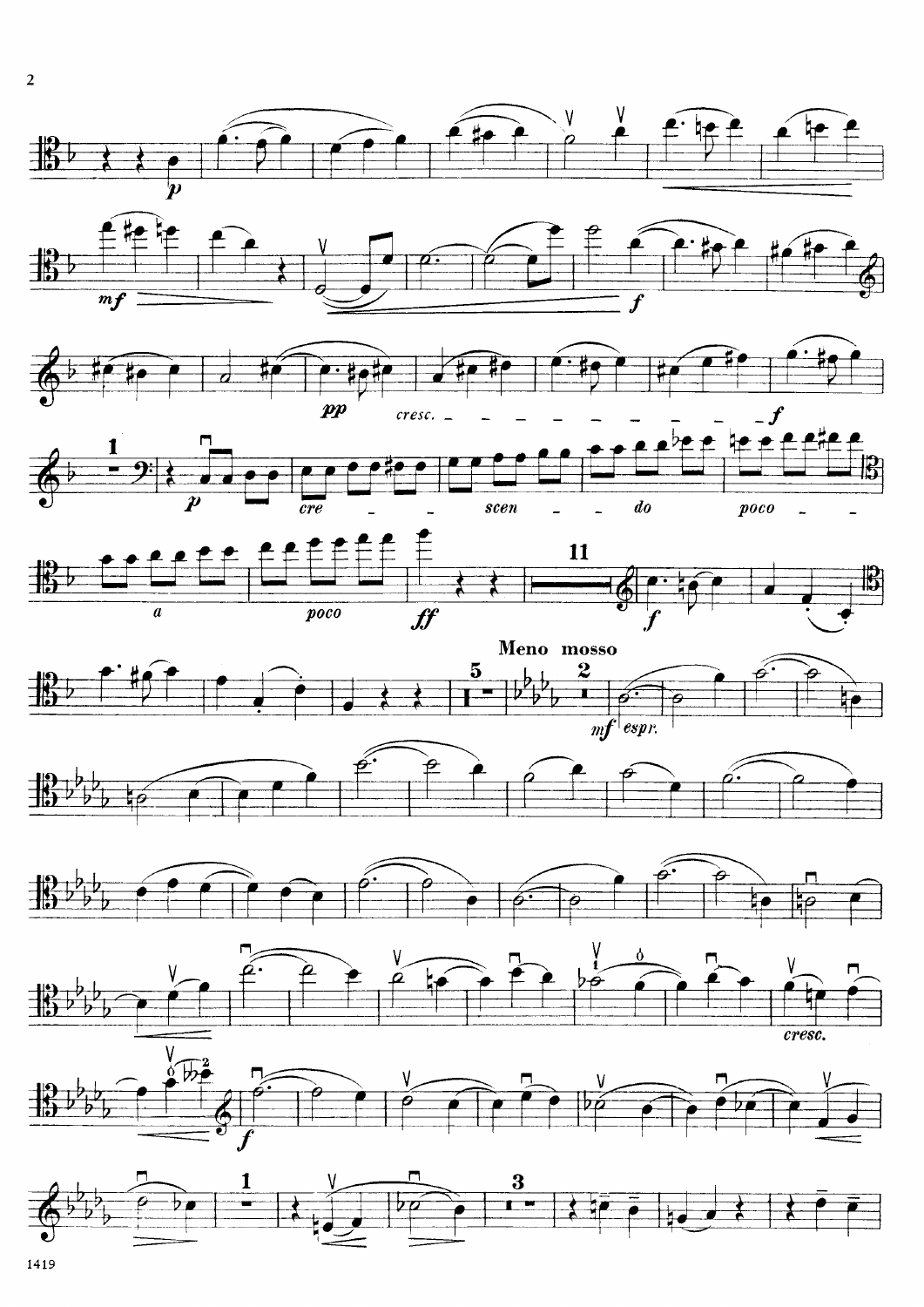

















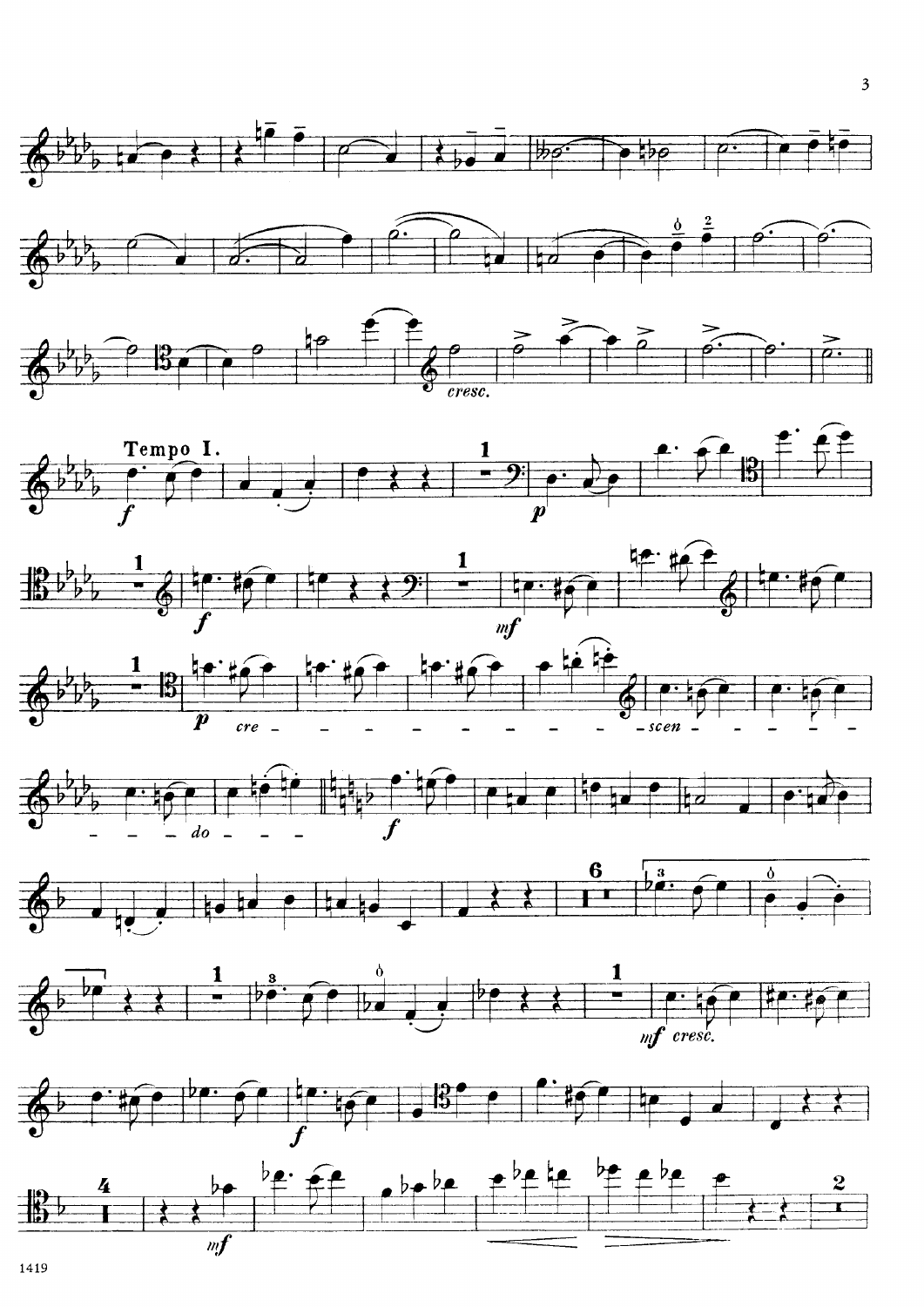

 $\overline{4}$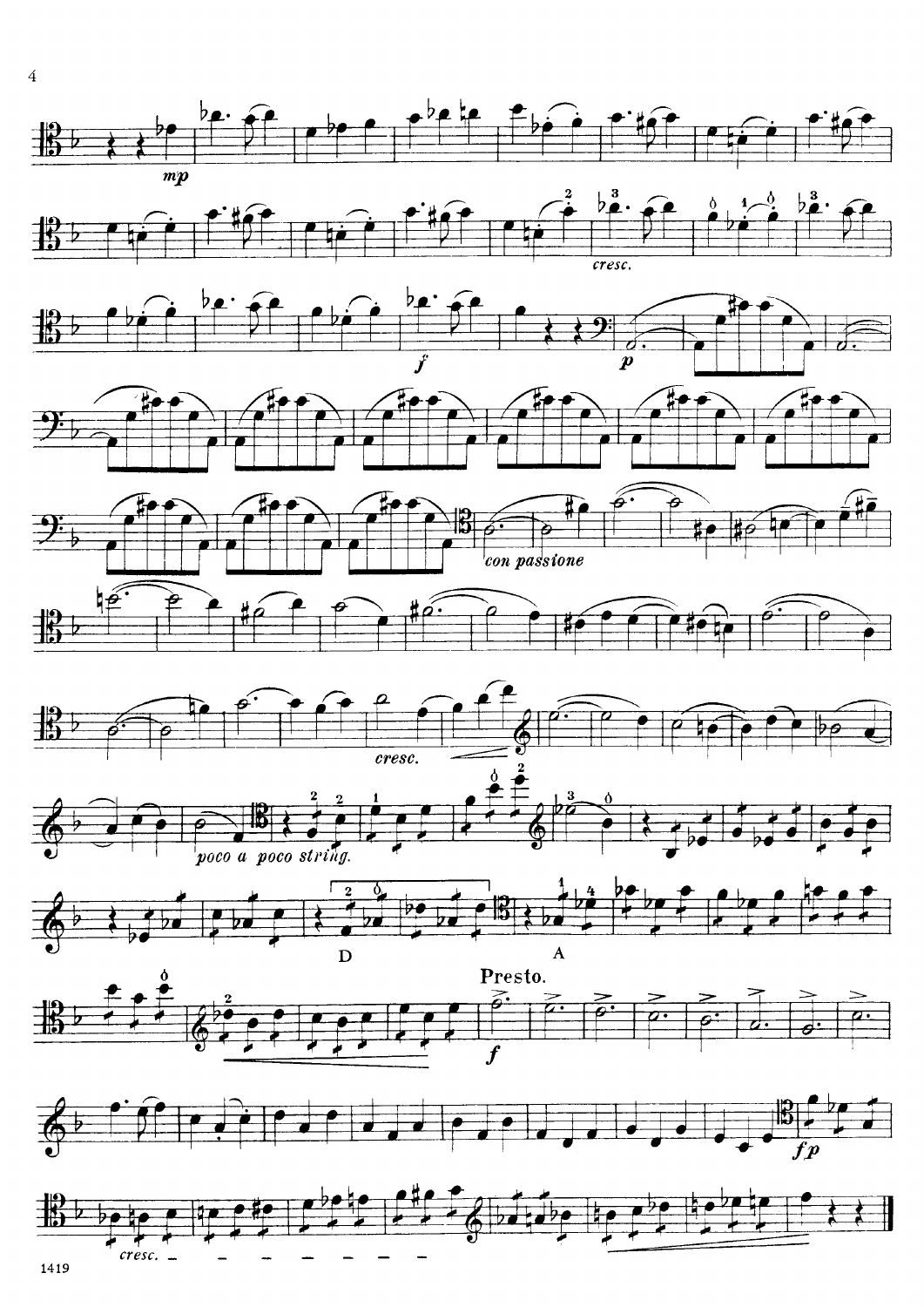## SCHERZO

Opus 32, No. 2<br>for String, Bass and Piano

Edited by FRED ZIMMERMANN



Copyright © 1958 by International Music Company, New York Copyright Renewed.

 $\overline{2}$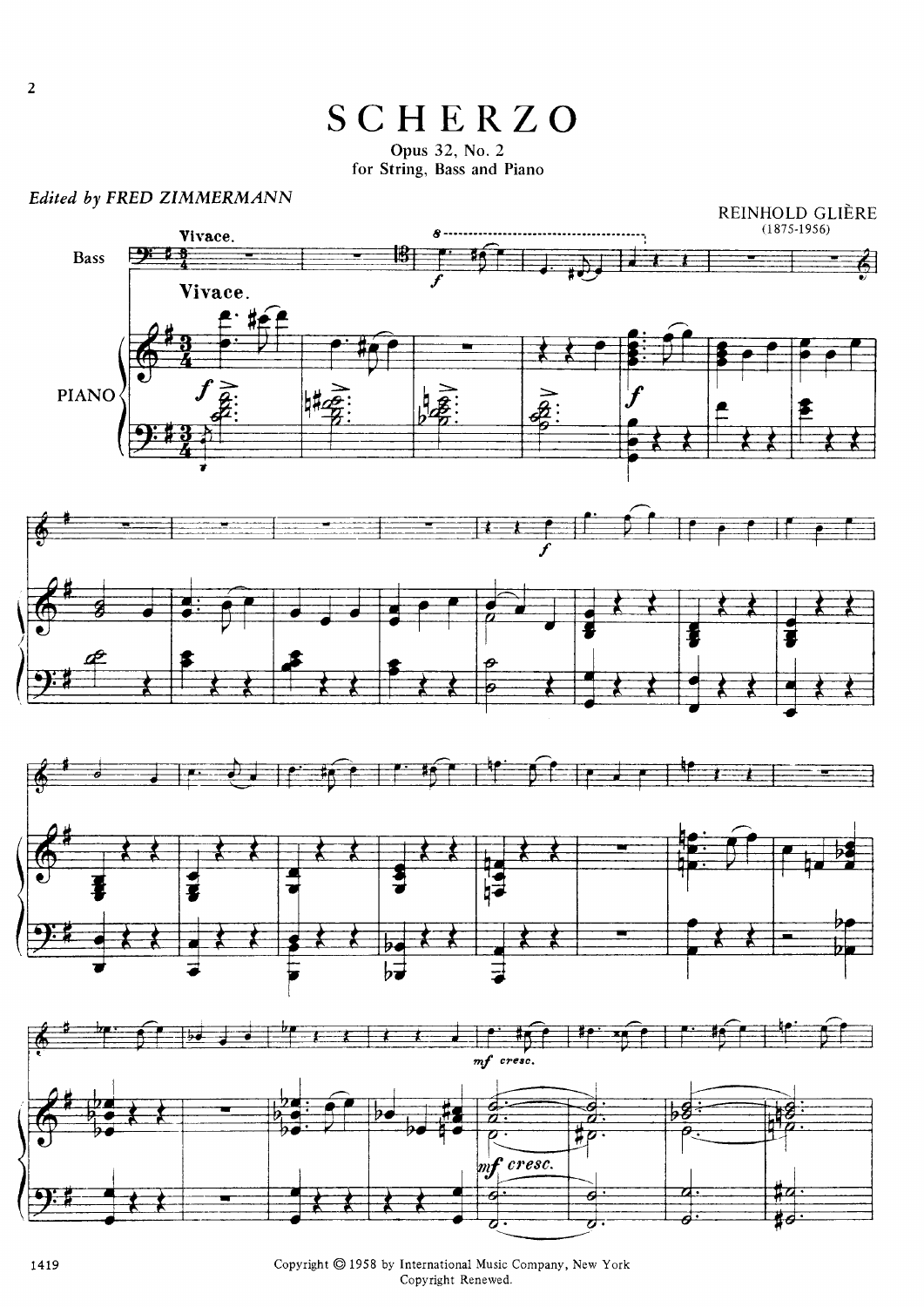

![](_page_6_Figure_1.jpeg)

![](_page_6_Figure_2.jpeg)

![](_page_6_Figure_3.jpeg)

![](_page_6_Figure_4.jpeg)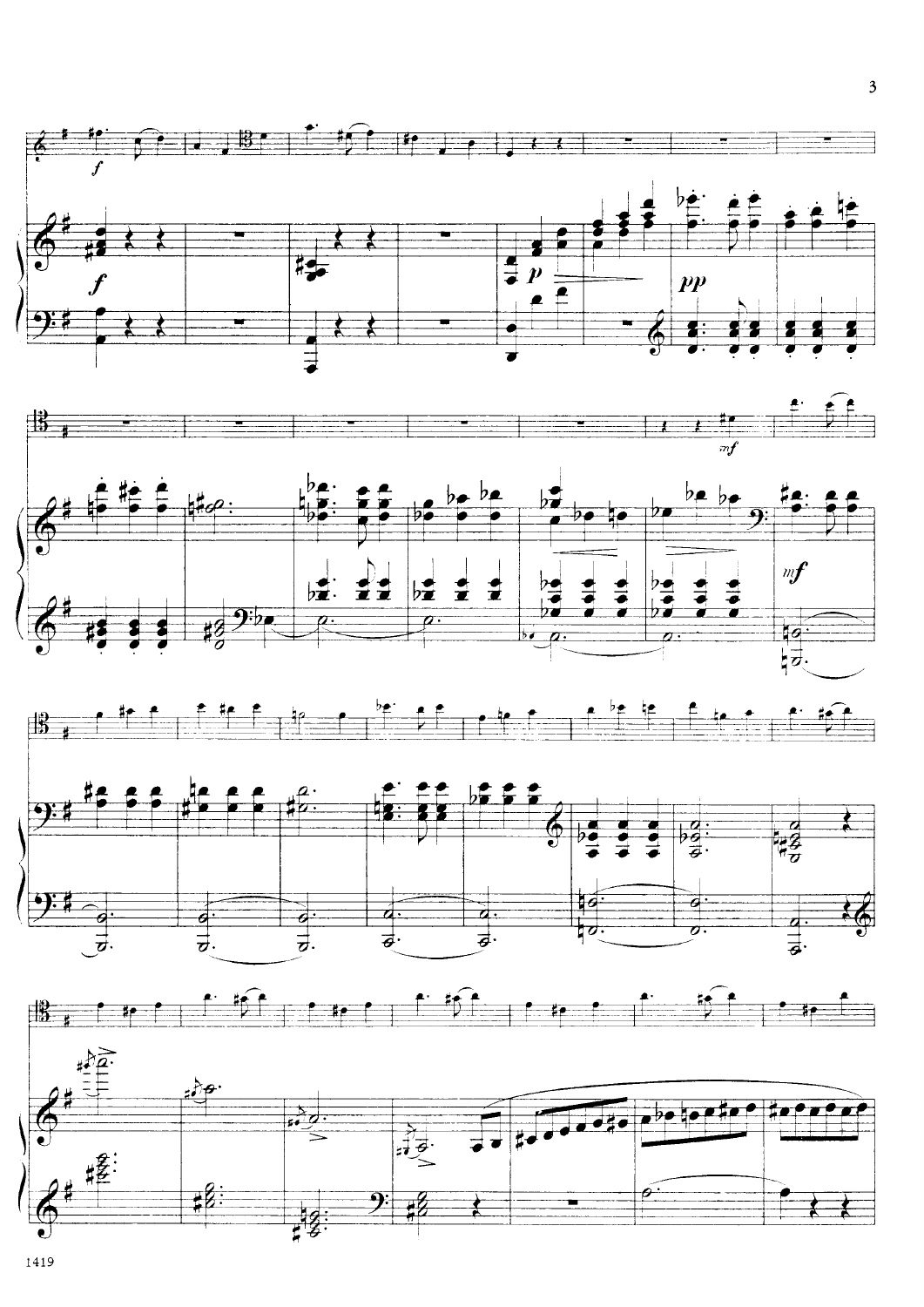![](_page_7_Figure_0.jpeg)

![](_page_7_Figure_1.jpeg)

![](_page_7_Figure_2.jpeg)

![](_page_7_Figure_3.jpeg)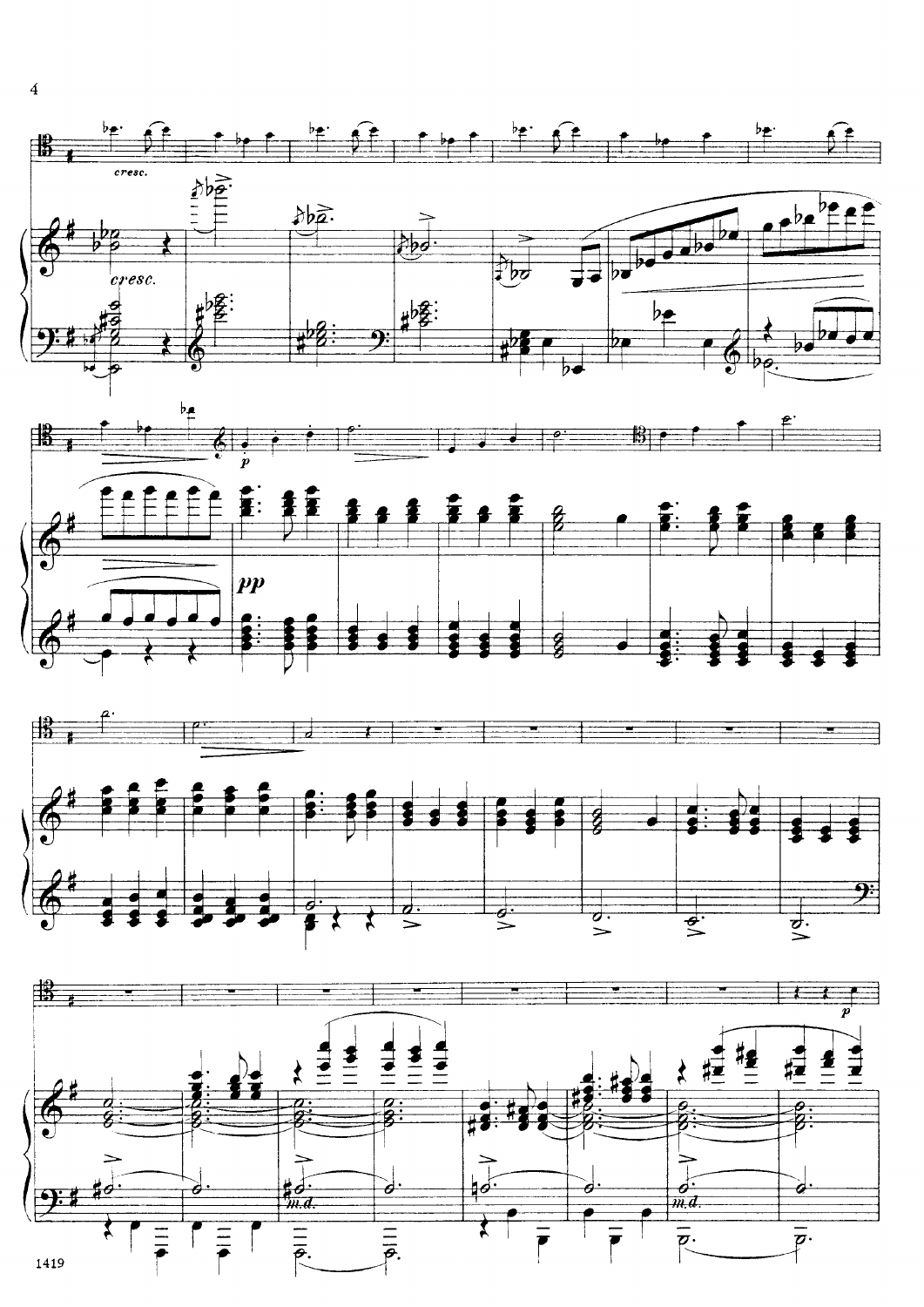![](_page_8_Figure_0.jpeg)

![](_page_8_Figure_1.jpeg)

![](_page_8_Figure_2.jpeg)

![](_page_8_Figure_3.jpeg)

![](_page_8_Figure_4.jpeg)

![](_page_8_Figure_5.jpeg)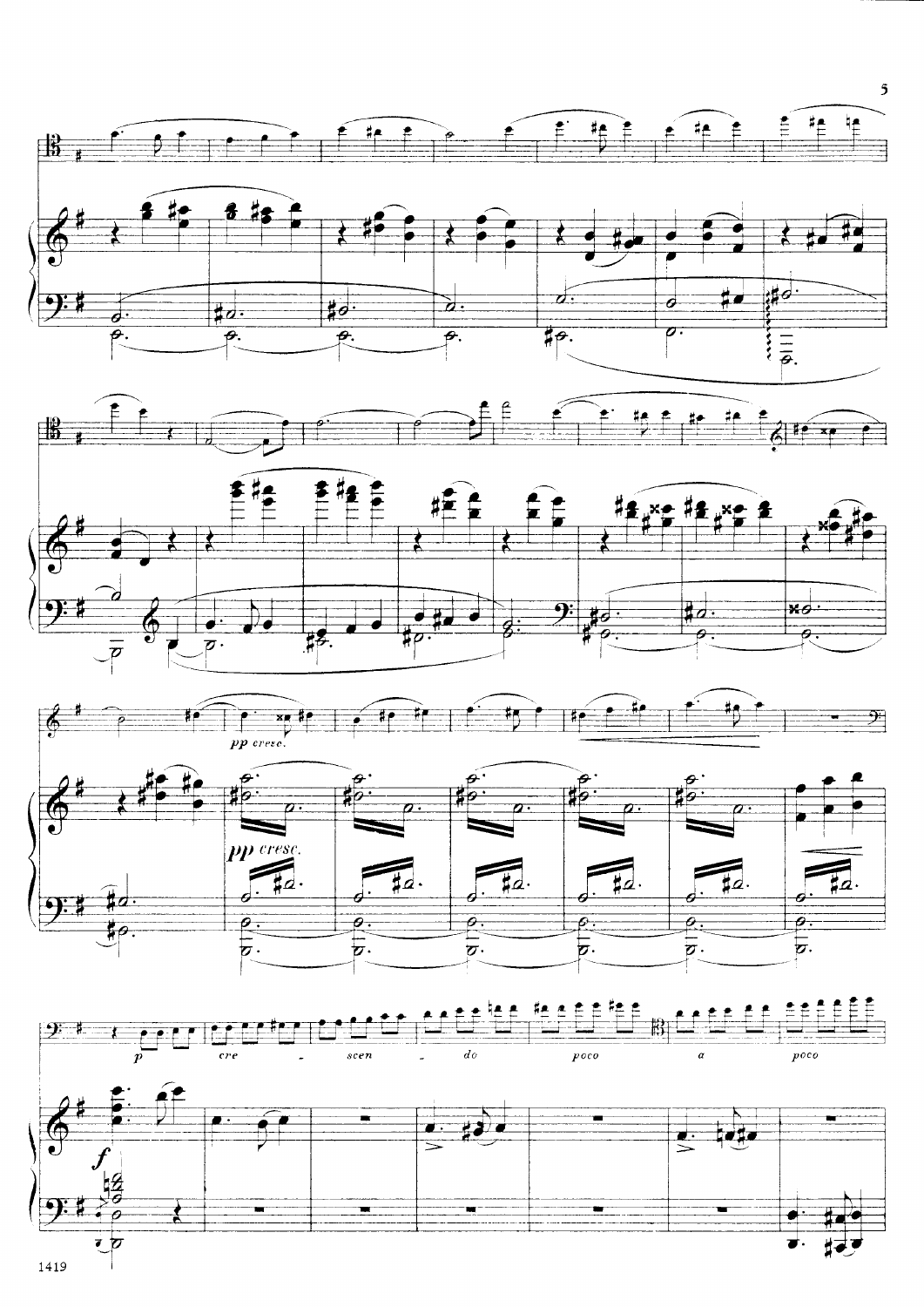![](_page_9_Figure_0.jpeg)

![](_page_9_Figure_1.jpeg)

![](_page_9_Figure_2.jpeg)

![](_page_9_Figure_3.jpeg)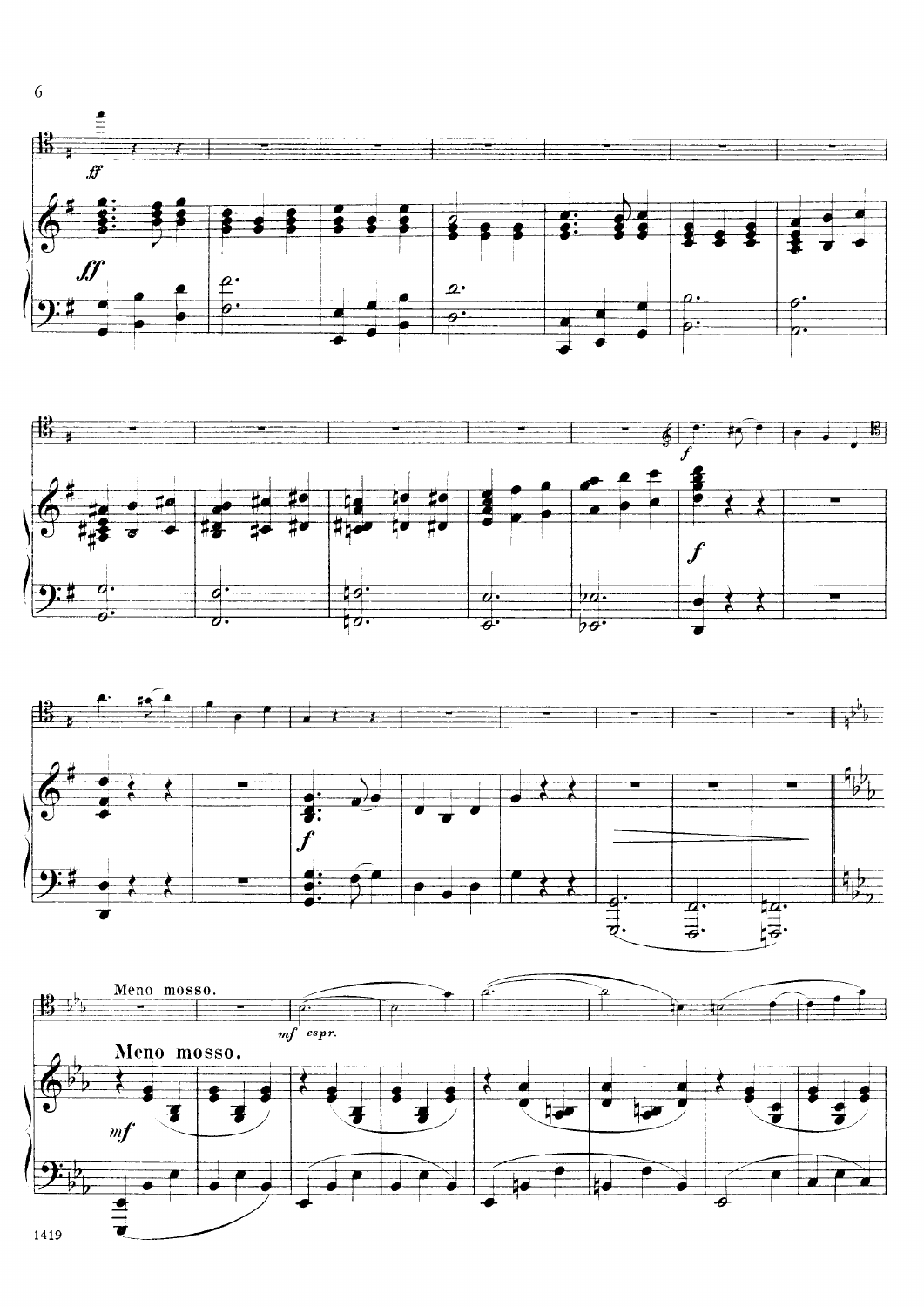![](_page_10_Figure_0.jpeg)

![](_page_10_Figure_1.jpeg)

![](_page_10_Figure_2.jpeg)

![](_page_10_Figure_3.jpeg)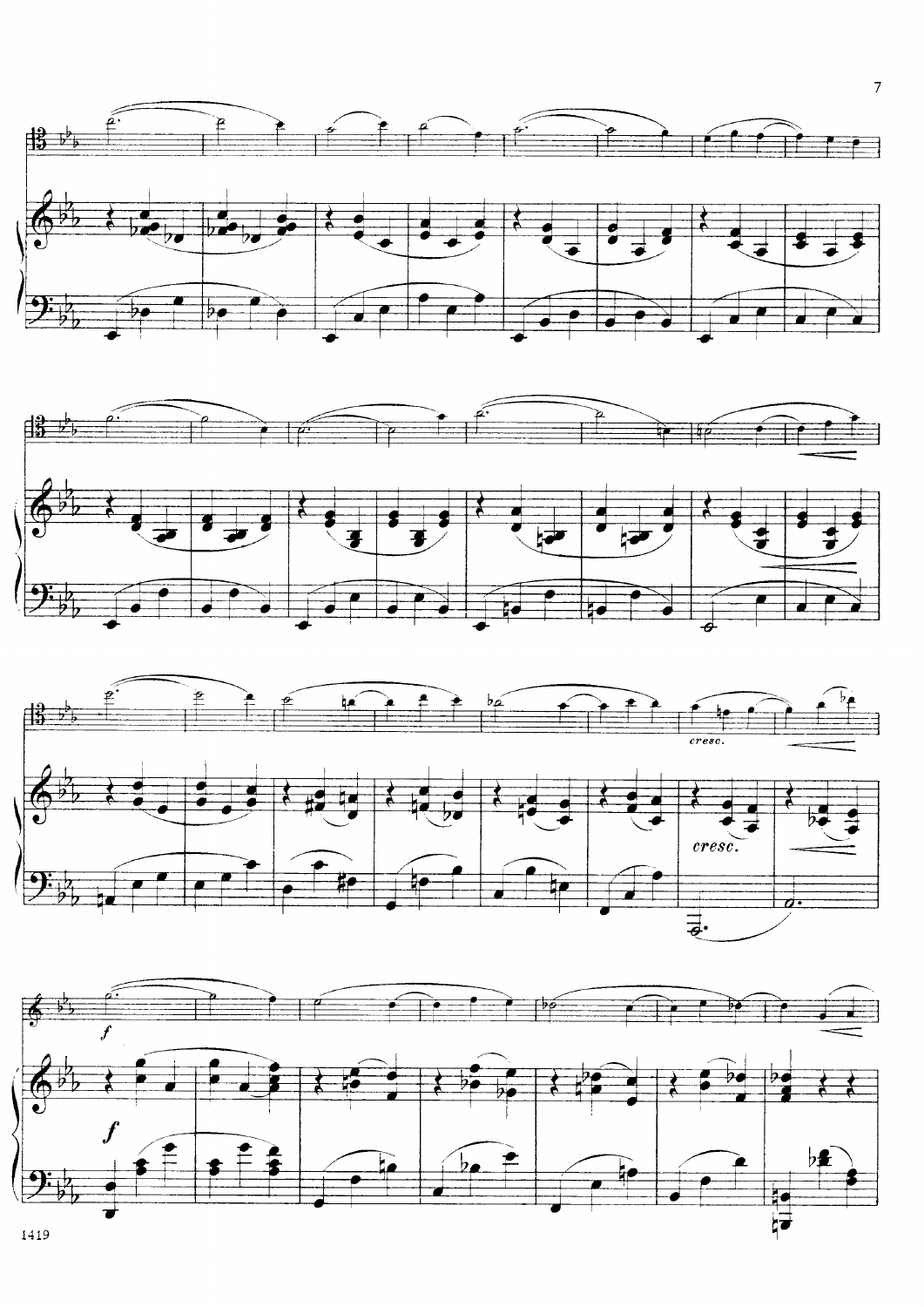![](_page_11_Figure_0.jpeg)

![](_page_11_Figure_1.jpeg)

![](_page_11_Figure_2.jpeg)

![](_page_11_Figure_3.jpeg)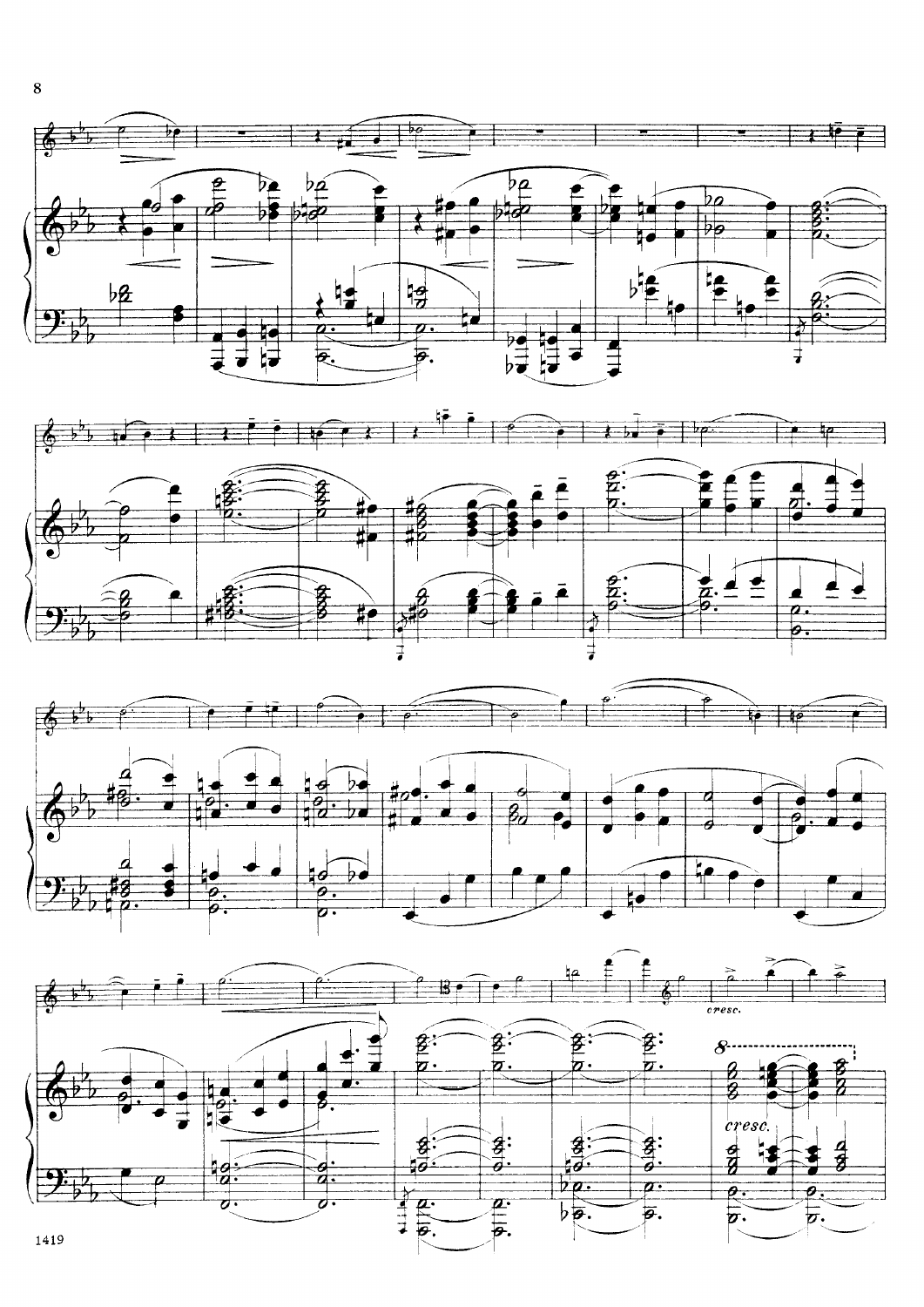![](_page_12_Figure_0.jpeg)

![](_page_12_Figure_1.jpeg)

![](_page_12_Figure_2.jpeg)

![](_page_12_Figure_3.jpeg)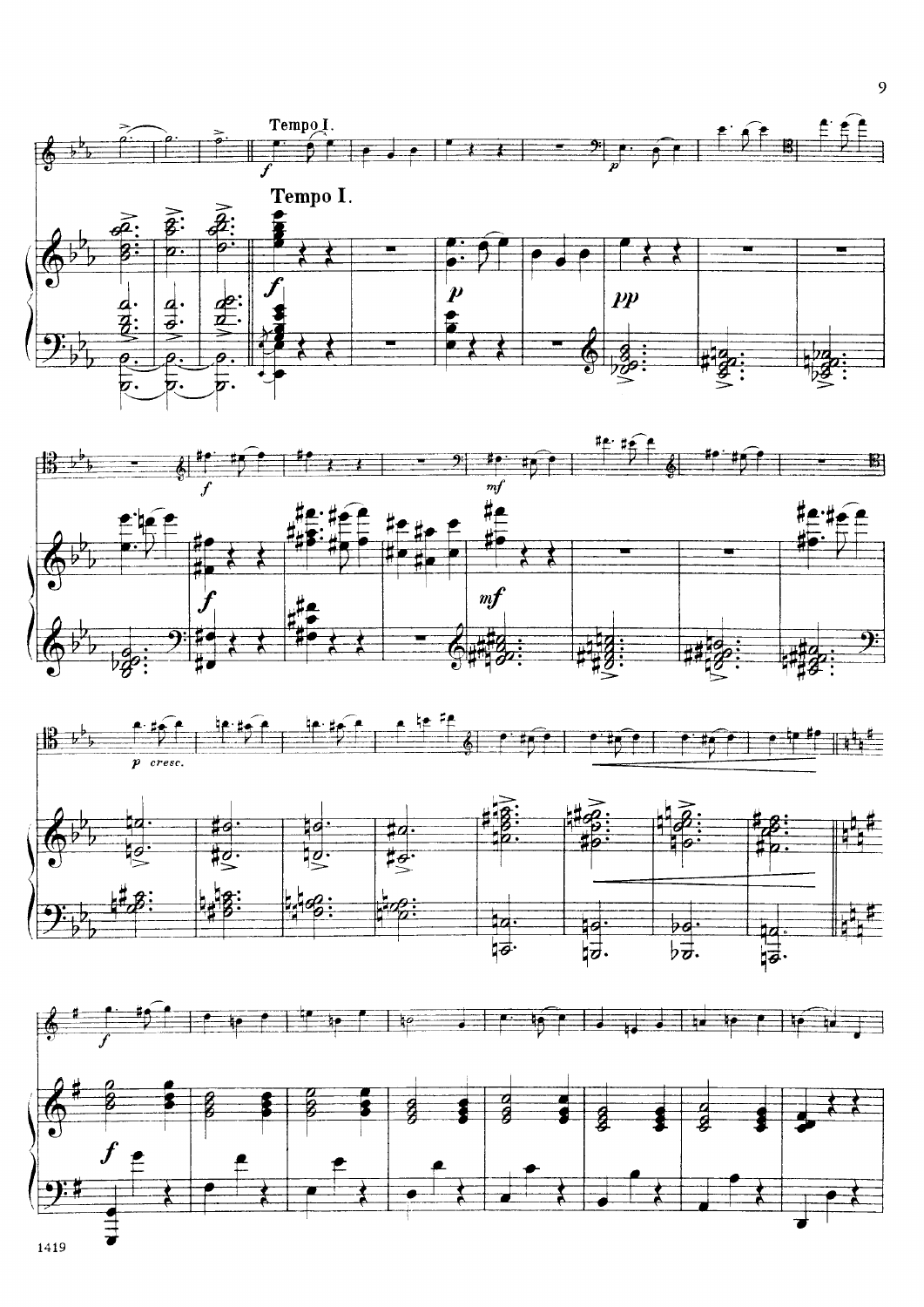![](_page_13_Figure_0.jpeg)

![](_page_13_Figure_1.jpeg)

![](_page_13_Figure_2.jpeg)

![](_page_13_Figure_3.jpeg)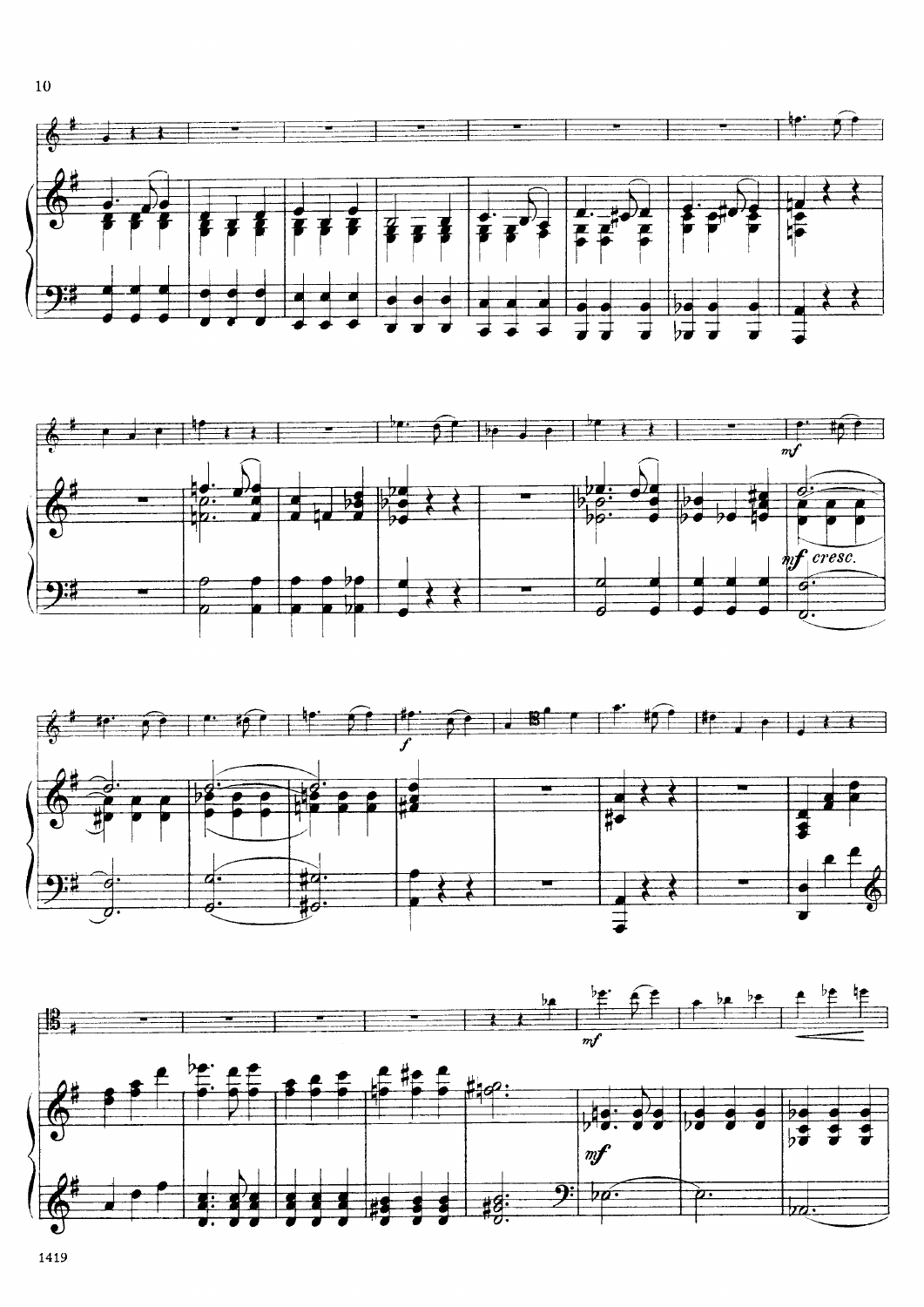![](_page_14_Figure_0.jpeg)

![](_page_14_Figure_1.jpeg)

![](_page_14_Figure_2.jpeg)

![](_page_14_Figure_3.jpeg)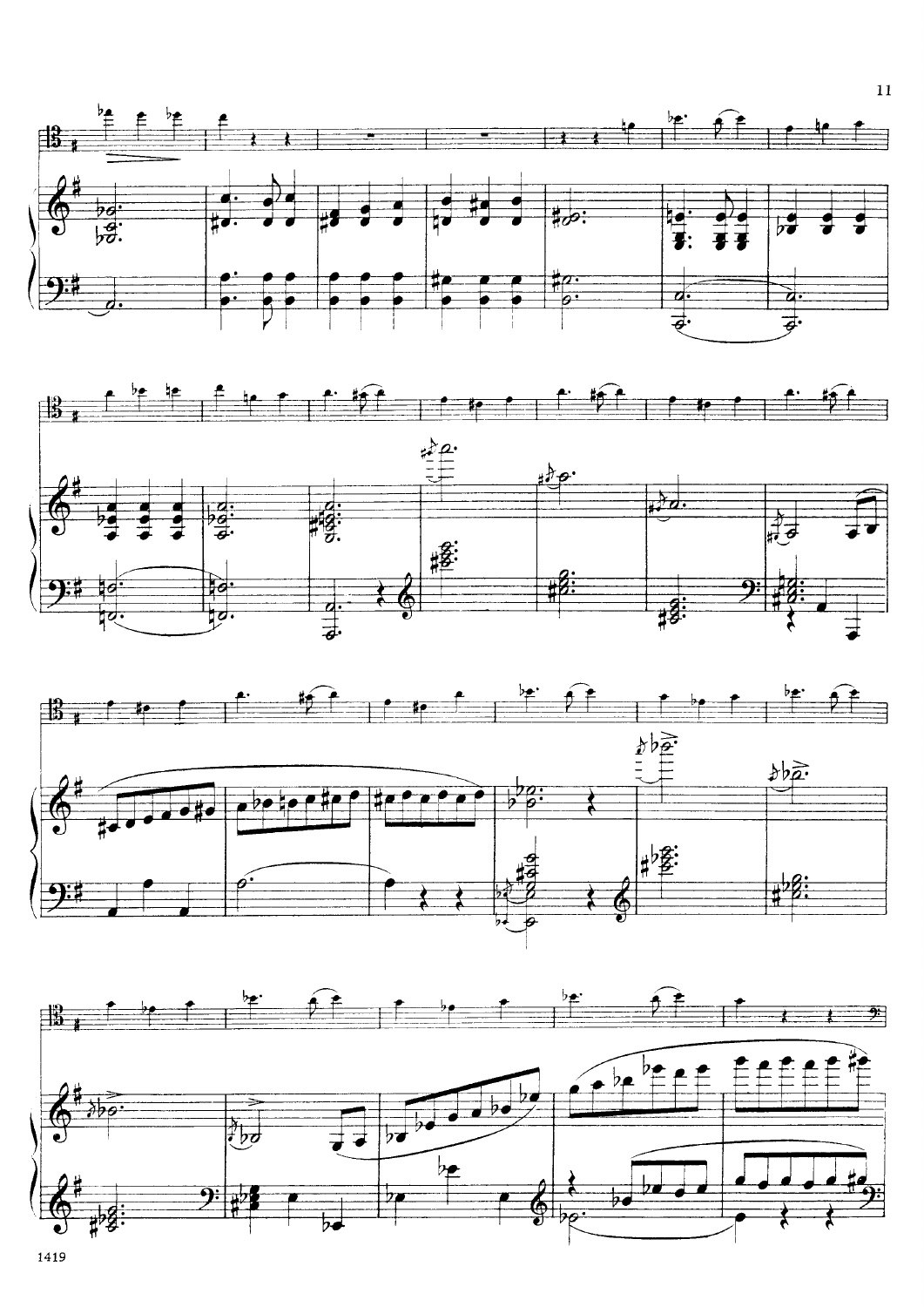![](_page_15_Figure_0.jpeg)

![](_page_15_Figure_1.jpeg)

![](_page_15_Figure_2.jpeg)

![](_page_15_Figure_3.jpeg)

![](_page_15_Figure_4.jpeg)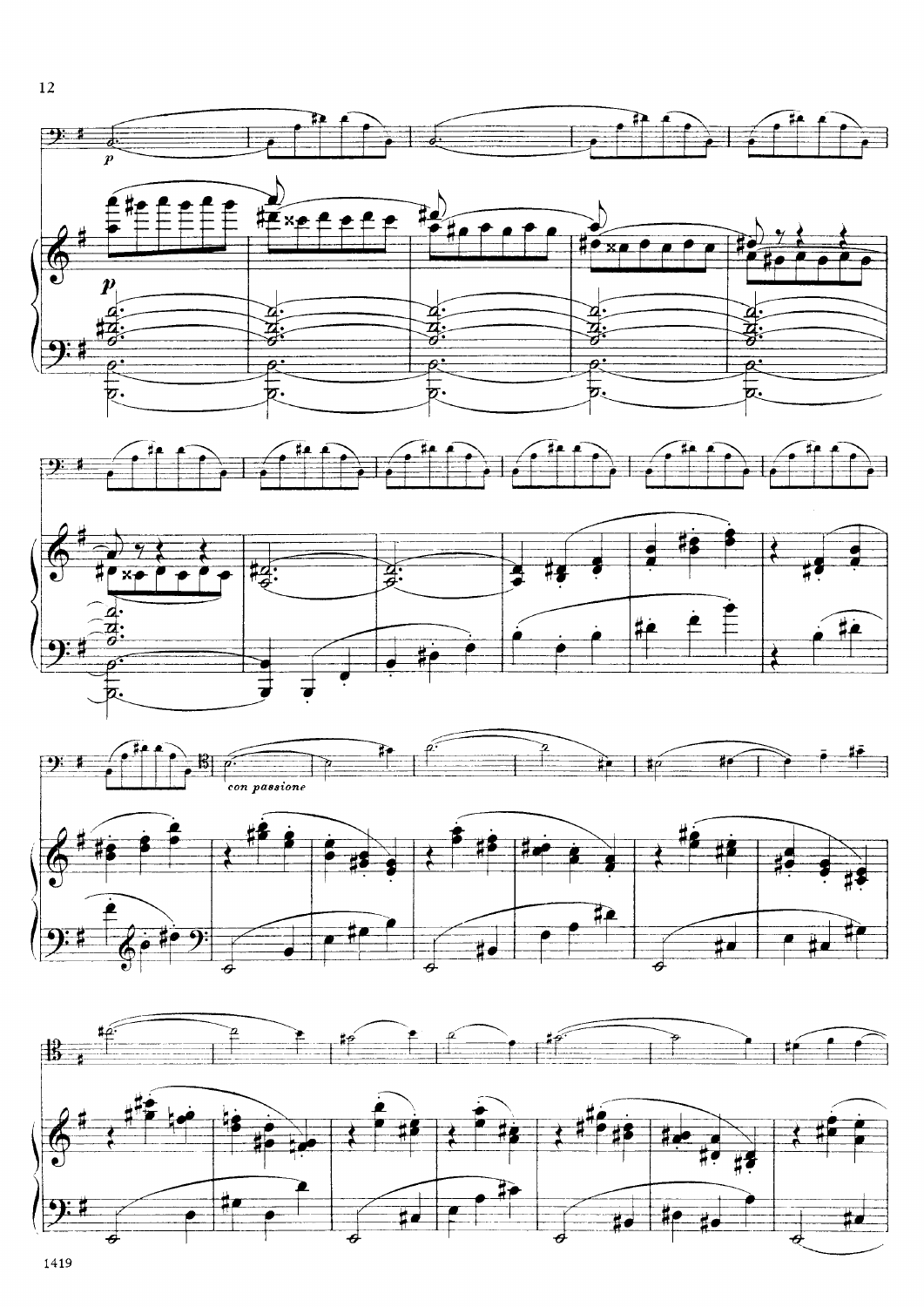![](_page_16_Figure_0.jpeg)

![](_page_16_Figure_1.jpeg)

![](_page_16_Figure_2.jpeg)

![](_page_16_Figure_3.jpeg)